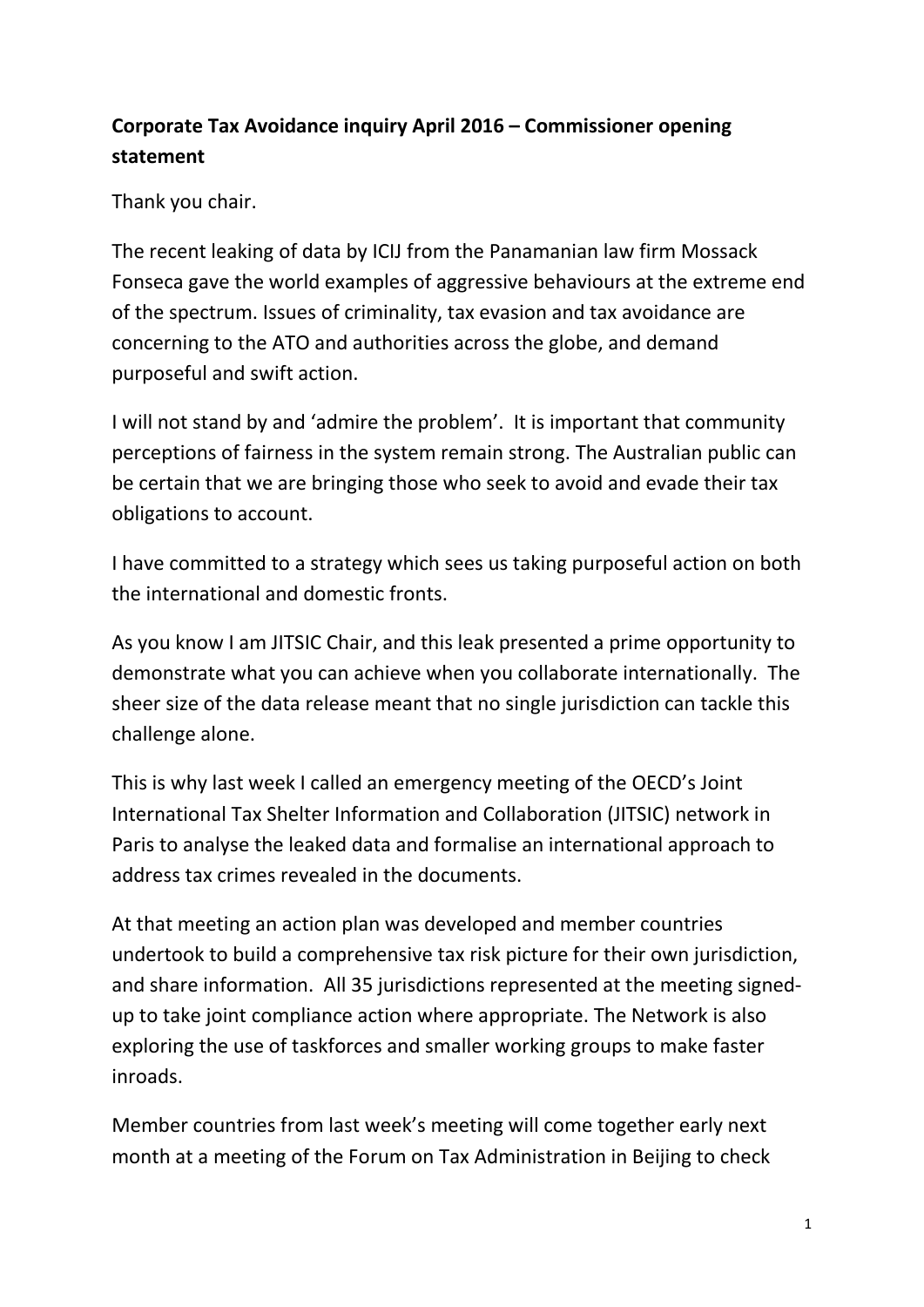progress and ensure momentum is maintained. As JITSIC Chair I will be watching for collaboration and concrete actions by member countries.

The ATO and JITSIC already have a track record of leading effective multilateral working groups. For example, Australia led the establishment of the E6 – a coalition of 6 revenue administrations to examine e-commerce and share intelligence on the activities of multinationals operating in the digital economy. The success of the E6 led to an expansion of this cooperation to now include more than 30 countries looking at several different types of tax risk.

Work continues on the domestic front. In response to the Panama papers, I called on Deputy Commissioner Michael Cranston to establish an internal specialist working group to review documents obtained through the data leak as a priority. As publicly stated, we have already identified more than 800 taxpayers in the data and have linked over 120 of them to an associate offshore service provider located in Hong Kong.

This analysis is underway to ensure we understand how the information relating to companies and individuals mentioned in the documents matches with our other intelligence. This includes information received through Project Do It, our International Structures and Profit Shifting program, Project Wickenby, from law enforcement agencies, concerned citizens and international partner revenue agencies. Around 80 names match the ACC serious and organized crime intelligence holdings.

On 12 April 2016, the eight Serious Financial Crime Taskforce (SFCT) member agencies had an urgent meeting to co-ordinate a whole-of-government response to the most serious matters identified in the Panama papers. Where we are seeing instances of financial crime we are addressing it and ensuring we have the necessary tools and resources to deal with those responsible.

In terms of having the right tools in Australia, I want to reiterate to you that we do have a comprehensive set of laws that give us the necessary powers to address tax evasion by individuals using offshore entities, and corporate tax avoidance.